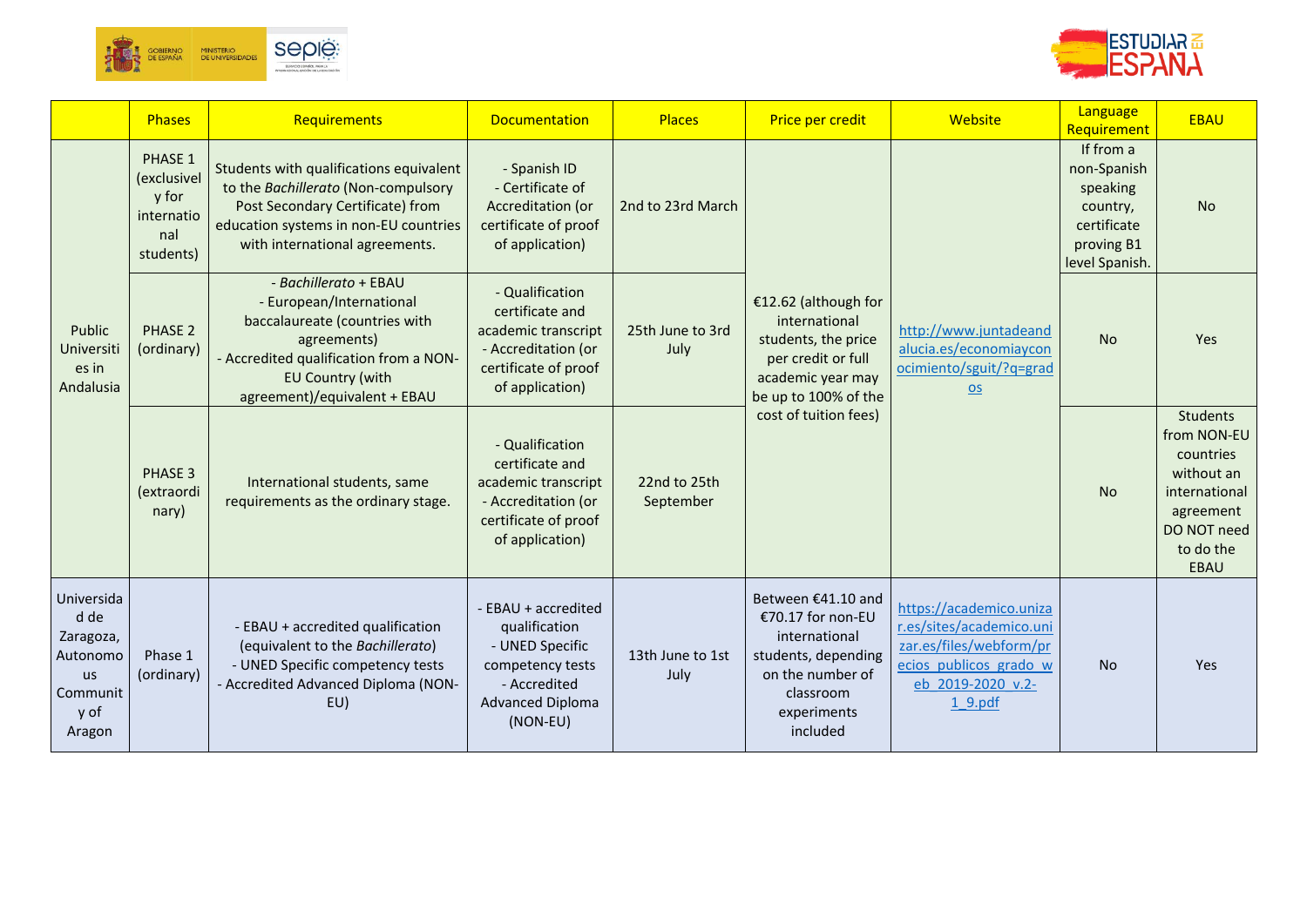



|                                                                         | <b>Phases</b>                                                    | Requirements                                                                                                                                                                                                | <b>Documentation</b>                                                                                                                                                                          | <b>Places</b>                                                                                                                                                                                                                                                                  | Price per credit                                                                                                                                                                                                                                | Website                                                             | Language<br>Requirement | <b>EBAU</b>                                                                                                                                        |
|-------------------------------------------------------------------------|------------------------------------------------------------------|-------------------------------------------------------------------------------------------------------------------------------------------------------------------------------------------------------------|-----------------------------------------------------------------------------------------------------------------------------------------------------------------------------------------------|--------------------------------------------------------------------------------------------------------------------------------------------------------------------------------------------------------------------------------------------------------------------------------|-------------------------------------------------------------------------------------------------------------------------------------------------------------------------------------------------------------------------------------------------|---------------------------------------------------------------------|-------------------------|----------------------------------------------------------------------------------------------------------------------------------------------------|
|                                                                         | Phase 2<br>(extraordi<br>nary)                                   | - Qualification equivalent to the<br>Bachillerato (NON-EU students)<br>- Accredited Advanced Diploma (NON-<br>EU)                                                                                           | - Accredited<br>qualification<br>equivalent to the<br><b>Bachillerato</b><br>- Accredited<br><b>Advanced Diploma</b><br>(from a NON-EU<br>country)                                            | From 3rd to 23rd<br>September                                                                                                                                                                                                                                                  |                                                                                                                                                                                                                                                 |                                                                     | <b>No</b>               | <b>No</b>                                                                                                                                          |
|                                                                         | Ordinary<br>applicatio<br>n period<br>(June-July)                | - With EBAU                                                                                                                                                                                                 | - With EBAU/UNED-<br>PCI: Spanish<br>ID/Passport,<br><b>EBAU/UNED Results</b><br>Certificate,<br>certificate of proof<br>of application                                                       | Pre-registration:<br>17th June to 3rd<br><b>July (with EBAU)</b><br><b>Enrolment: From</b><br>18th June (in<br>successive periods)                                                                                                                                             |                                                                                                                                                                                                                                                 |                                                                     |                         |                                                                                                                                                    |
| Universida<br>d de<br>Oviedo,<br>Principalit<br>y of<br><b>Asturias</b> | Extraordin<br>ary<br>applicatio<br>n period<br>(July-<br>August) | - EBAU<br>- Qualification equivalent to the<br><b>Advanced Vocational Training/Visual</b><br>Arts and Design/Sports diploma<br>Accredited qualification equivalent to<br>the Bachillerato (NON-EU students) | - With EBAU/UNED-<br><b>PCI: Spanish</b><br>ID/Passport,<br><b>EBAU/UNED Results</b><br>Certificate,<br>application<br>- Without EBAU:<br>Spanish ID/Passport,<br>accredited<br>qualification | Pre-registration:<br>24th June to 31st<br>July (with UNED-<br>PCE) (students<br>without EBAU,<br>admission<br>determined by<br>number of places<br>left after ordinary<br>and extraordinary<br>allocation)<br><b>Enrolment: From</b><br>29th August (in<br>successive periods) | Between €11.50 and<br>€20.93, depending<br>on the number of<br>classroom<br>experiments<br>included, although<br>for non-EU students,<br>public fees may be<br>up to 100% of the<br>cost of tuition fees<br>for Undergraduate<br><b>Degrees</b> | http://www.uniovi.es/in<br>ternacional/extrajeros/a<br>cceso/grados | <b>No</b>               | Although it is<br>not<br>compulsory<br>to do the<br><b>EBAU or</b><br><b>UNED PCE</b><br>tests, it<br>improves<br>students'<br>chances of<br>entry |
|                                                                         | Septembe<br>applicatio<br>n period                               | - EBAU<br>- Qualification equivalent to the<br><b>Advanced Vocational Training/Visual</b><br>Arts and Design/Sports diploma<br>Accredited qualification equivalent to<br>the Bachillerato (NON-EU students) | equivalent to the<br>Bachillerato or<br><b>Vocational Training</b><br>Diploma, application                                                                                                    | Only available<br>places: Pre-<br>registration:<br>September<br>Enrolment: 3rd to<br>7th October, 10th<br>to 14th October                                                                                                                                                      |                                                                                                                                                                                                                                                 |                                                                     |                         |                                                                                                                                                    |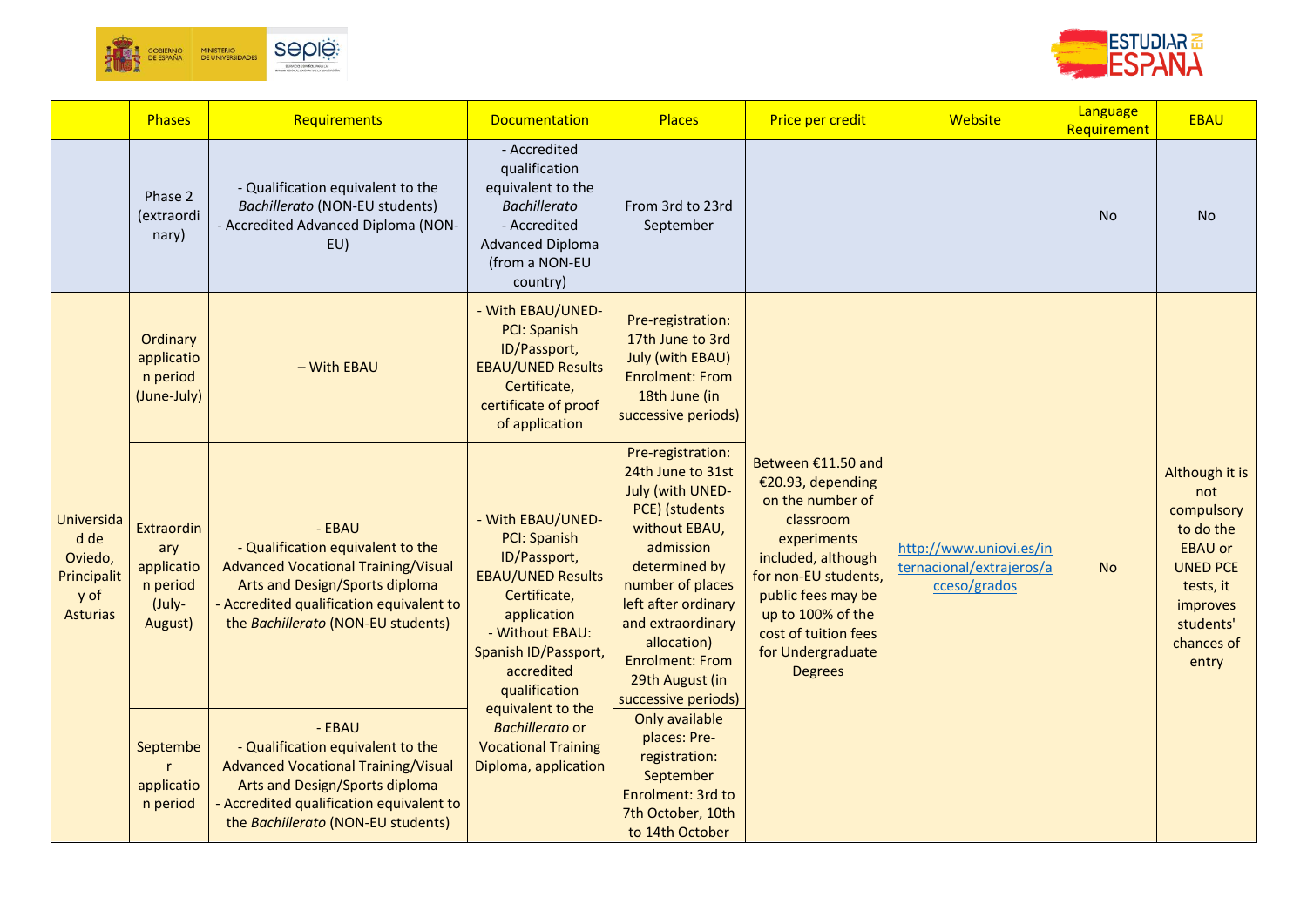



|                                                                                                                                                                            | Phases                                      | Requirements                                                                                                                                                                                                                                                                                       | <b>Documentation</b>                                                                                                                                      | <b>Places</b>                                           | Price per credit                                                                                                                                                                                                                       | Website                                                                                | Language<br>Requirement | <b>EBAU</b>                                                                                                                                        |
|----------------------------------------------------------------------------------------------------------------------------------------------------------------------------|---------------------------------------------|----------------------------------------------------------------------------------------------------------------------------------------------------------------------------------------------------------------------------------------------------------------------------------------------------|-----------------------------------------------------------------------------------------------------------------------------------------------------------|---------------------------------------------------------|----------------------------------------------------------------------------------------------------------------------------------------------------------------------------------------------------------------------------------------|----------------------------------------------------------------------------------------|-------------------------|----------------------------------------------------------------------------------------------------------------------------------------------------|
| Universida<br>d de las<br>Islas<br>Baleares-<br>Universita<br>t de les<br><b>Illes</b><br>Balears,<br>Autonomo<br>us<br>Communit<br>y of the<br><b>Balearic</b><br>Islands |                                             | - Accredited qualification from NON-<br>EU countries or countries without an<br>agreement<br>- Accredited qualification equivalent to<br>the Advanced diploma<br>- Other qualification which meets<br>university entry requirements in their<br>home country (with international<br>agreement)     | - Certificate of<br>accreditation, UNED<br>certificate, if they<br>have done the PCE<br>test<br>- Qualification<br>certificate and<br>academic transcript | Pre-enrolment: 3rd<br>June to 2nd July                  | Between €11.59 and<br>€20.82, depending<br>on the number of<br>classroom<br>experiments<br>included                                                                                                                                    | https://estudis.uib.es/es<br>/grau/acces/                                              | <b>No</b>               | Although it is<br>not<br>compulsory<br>to do the<br>EBAU or<br><b>UNED PCE</b><br>tests, it<br>improves<br>students'<br>chances of<br>entry        |
| Public<br>Universiti<br>es in the<br>Canary<br>Islands                                                                                                                     | General<br>Phase<br>Extraordin<br>ary Phase | -UNED accreditation (students with a<br>qualification equivalent to the<br>Bachillerato): access to the general<br>pre-registration phase<br>Without UNED accreditation, only for<br>leftover places (after ordinary and<br>extraordinary procedure, enrolled<br>directly at the students' centre) | UNED accreditation<br>(voluntarily UNED<br>PCI)<br>- Certificate<br>recognising<br>qualification as<br>equivalent to the<br><b>Bachillerato</b>           | Dates are set by<br>the UNED for each<br>academic year. | Between €10.18 and<br>€15.69, depending<br>on the number of<br>classroom<br>experiments<br>included. For non-EU<br>students, public fees<br>may be up to 100%<br>of the cost of tuition<br>fees for<br>Undergraduate<br><b>Degrees</b> | http://www.gobiernode<br>canarias.org/universidad<br>es/centros univeritarios.<br>html | <b>No</b>               | Although it is<br>not<br>compulsory<br>to do the<br><b>EBAU or</b><br><b>UNED PCE</b><br>tests, it<br>improves<br>students'<br>chances of<br>entry |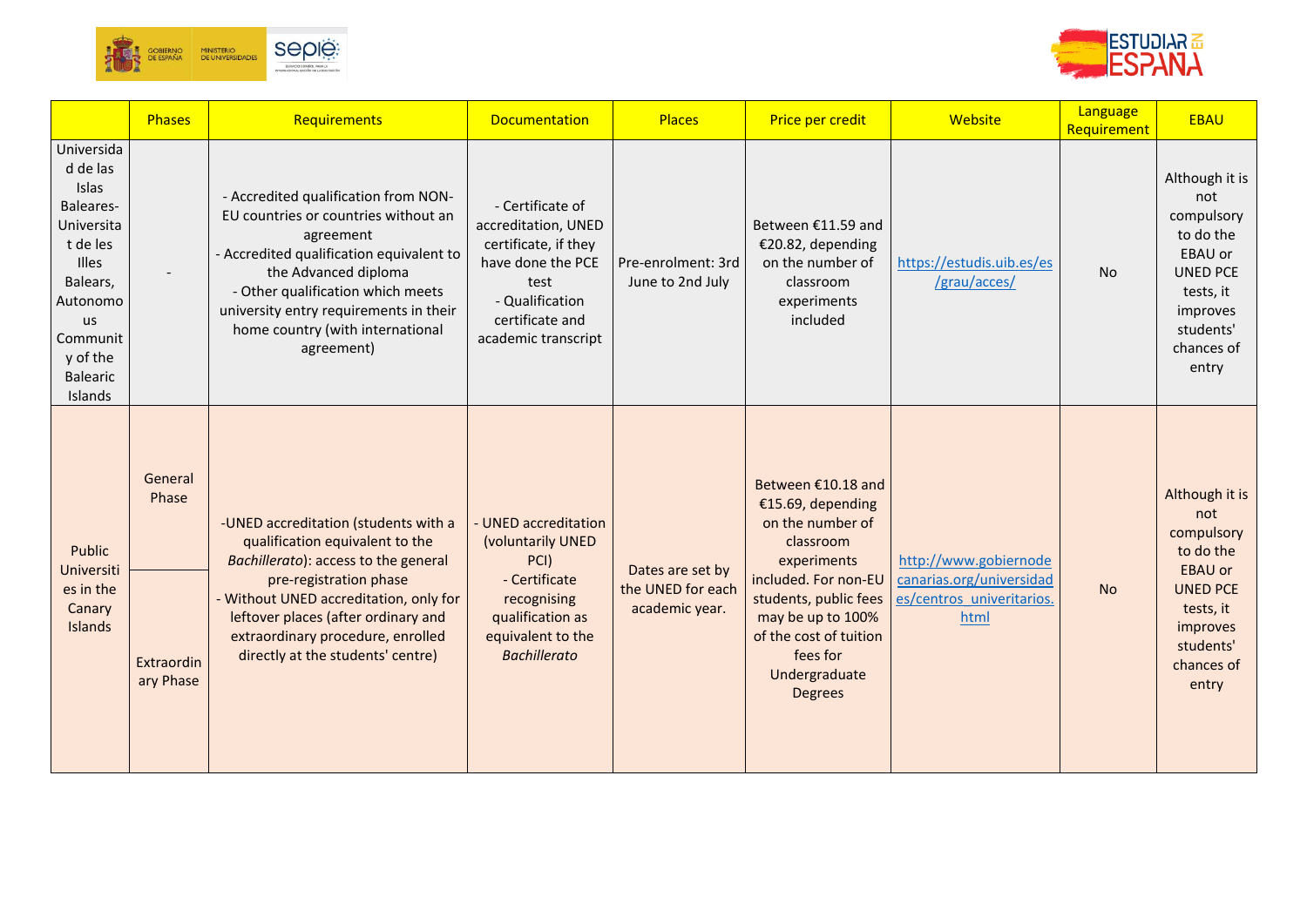



|                                                                                   | <b>Phases</b>            | Requirements                                                                                                                                                               | <b>Documentation</b>                                                                                                                         | <b>Places</b>                                                                  | Price per credit                                                                                    | Website                                                                                            | Language<br>Requirement | <b>EBAU</b>                                                                                    |
|-----------------------------------------------------------------------------------|--------------------------|----------------------------------------------------------------------------------------------------------------------------------------------------------------------------|----------------------------------------------------------------------------------------------------------------------------------------------|--------------------------------------------------------------------------------|-----------------------------------------------------------------------------------------------------|----------------------------------------------------------------------------------------------------|-------------------------|------------------------------------------------------------------------------------------------|
| Universida<br>d de                                                                | June<br>Phase            | - Accredited qualification equivalent to                                                                                                                                   | - Without EBAU:<br>UNED certificate,<br>certificate of proof                                                                                 |                                                                                |                                                                                                     | https://web.unican.es/a                                                                            |                         | Although it is<br>not<br>compulsory<br>to do the                                               |
| Cantabria,<br>Autonomo<br><b>us</b><br>Communit<br>y of<br>Cantabria              | Septembe<br>r Phase      | the Bachillerato (students from NON-<br>EU countries or EU countries who do<br>not meet university entry<br>requirements)<br>- EBAU (voluntary)                            | of pre-registration<br>(will be considered<br>last in September)<br>- With EBAU: proof<br>of pre-registration<br>online, EBAU<br>certificate | - From 22nd June<br>to 4th July.<br>- From 6th to 14th<br>September.           | between €10.28 and<br>€16.07, depending<br>on the academic<br>discipline                            | dmision/acceso-a-<br>estudios-de-<br>grado/estudiantes-con-<br>otros-estudios                      | <b>No</b>               | <b>EBAU or</b><br><b>UNED PCE</b><br>tests, it<br>improves<br>students'<br>chances of<br>entry |
| Public<br>Universiti                                                              | Pre-<br>registratio<br>n | - EBAU or equivalent<br>- In exceptional circumstances,                                                                                                                    | <b>EBAU</b> or equivalent<br>document from the<br>student's home                                                                             | Pre-registration:<br>6th June to 9th<br>July                                   | Between €12.94 and<br>€22.93, depending<br>on the number of                                         | http://www.educa.jcyl.e<br>s/universidad/es/servici                                                |                         | Yes (with                                                                                      |
| es in<br>Castilla y<br>León                                                       | Enrolment                | accredited qualification equivalent to<br>the Bachillerato (NON-EU countries<br>without agreement), limited number                                                         | country, Certificate<br>of Accreditation (or<br>proof of application),<br><b>UNED Certificate</b>                                            | Enrolment: 13th to<br>19th July, 26th to<br>30th July, 6th to<br>7th September | classroom<br>experiments<br>included                                                                | o-ensenanza-<br>universitaria/acceso-<br>universidades-publicas-<br>castilla-leon                  | <b>No</b>               | exceptions)                                                                                    |
| Universida<br>d de<br>Castilla la<br>Mancha,<br>Autonomo<br><b>us</b><br>Communit | Pre-<br>registratio<br>n | - With EBAU or equivalent: shall be<br>given priority<br>- Without EBAU: UNED certificate or<br>qualification equivalent to the<br><b>Bachillerato or Advanced Diploma</b> | - With EBAU:<br>- Without EBAU:<br><b>UNED</b> certificate or<br>equivalent,<br>Accredited<br>qualification                                  | Pre-registration:<br>14th June to 9th<br>July                                  | Between €12.13 and<br>€18.87, depending<br>on the number of<br>classroom<br>experiments<br>included | https://www.uclm.es/es<br>/Perfiles/Preuniversitari<br>o/Acceso/ModosAcceso/<br>AlumnosExtranjeros | <b>No</b>               | Although it is<br>not<br>compulsory,<br>doing the<br><b>EBAU test</b><br>improves<br>students' |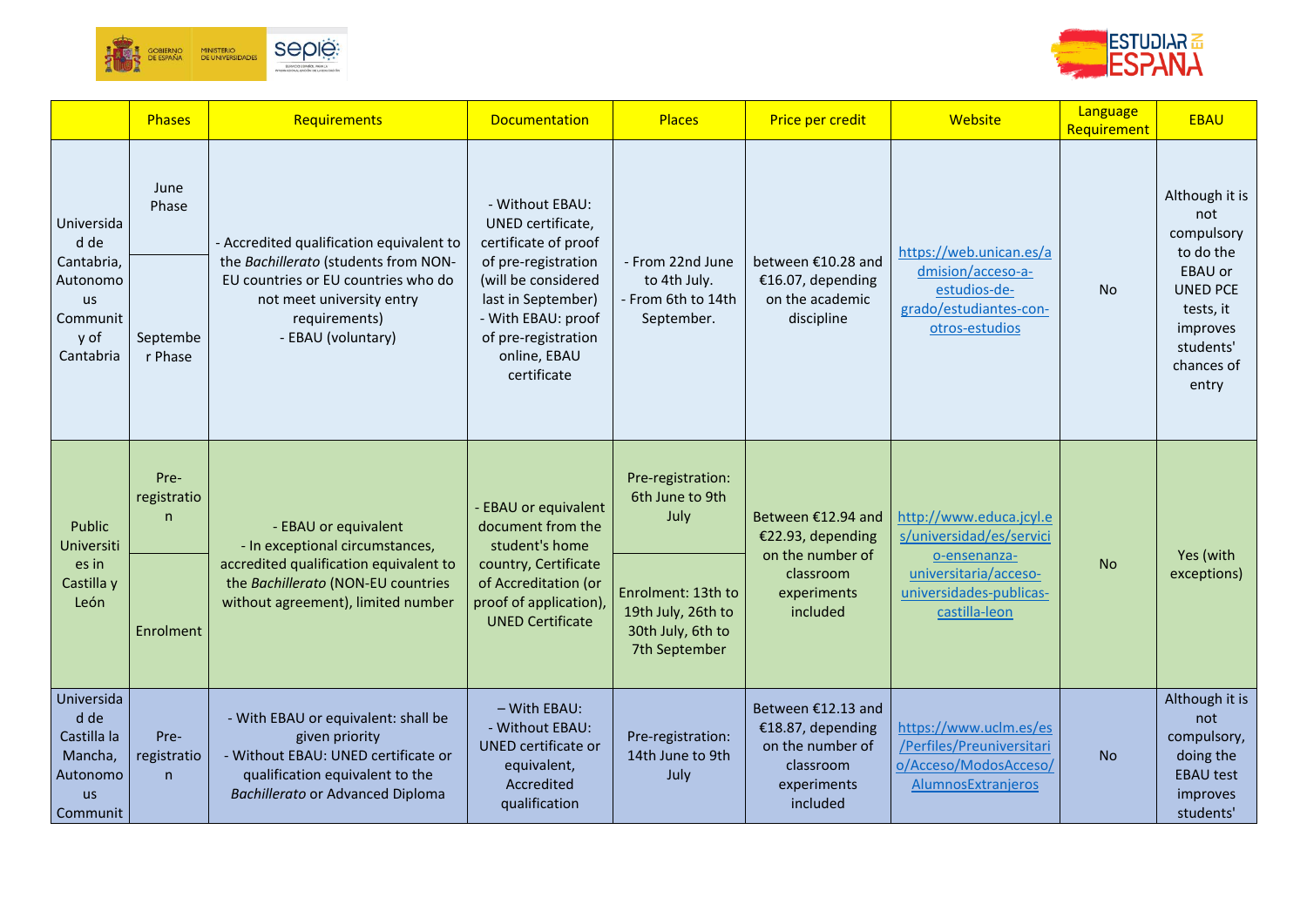



|                                                          | Phases                         | Requirements                                                                                                                                                                                   | <b>Documentation</b>                                                  | <b>Places</b>                                                                                                                                                                                                                                                                                                                                   | Price per credit                                                                                                                                                                                                                                                                                                                                                                                               | Website                                                                                        | Language<br>Requirement           | <b>EBAU</b>                                                                                                           |
|----------------------------------------------------------|--------------------------------|------------------------------------------------------------------------------------------------------------------------------------------------------------------------------------------------|-----------------------------------------------------------------------|-------------------------------------------------------------------------------------------------------------------------------------------------------------------------------------------------------------------------------------------------------------------------------------------------------------------------------------------------|----------------------------------------------------------------------------------------------------------------------------------------------------------------------------------------------------------------------------------------------------------------------------------------------------------------------------------------------------------------------------------------------------------------|------------------------------------------------------------------------------------------------|-----------------------------------|-----------------------------------------------------------------------------------------------------------------------|
| y of<br>Castilla la<br>Mancha                            | Enrolment                      |                                                                                                                                                                                                |                                                                       | Enrolment: 19th to<br>25th July. For<br>studies with direct<br>enrolment: 14th<br>June to 31st July<br>and 20th August to<br>11th September                                                                                                                                                                                                     |                                                                                                                                                                                                                                                                                                                                                                                                                |                                                                                                |                                   | chances of<br>entry                                                                                                   |
| <b>Public</b><br><b>Universiti</b><br>es in<br>Catalonia | June<br>applicatio<br>n period | - Studies that meet university entry<br>requirements (accredited)<br>- EBAU/UNED PCE (general). Students<br>are able to improve their grades by<br>taking the voluntary EBAU or UNED<br>tests. | - Accreditation of<br>baccalaureate/equiv<br>alent<br>- EBAU/UNED PCE | - Pre-registration:<br>5th June to 2nd<br>July<br>- Publication of 1st<br>Allocation: 11th<br>July.<br>- "Final allocation"<br>procedure: 12th to<br>16th July<br>- Enrolment (1st<br>priority): 13th to<br>18th July<br>- 2nd and<br>subsequent<br>publications: from<br>24th July<br>- 2nd and<br>subsequent<br>enrolments: from<br>25th July | Between €25.27 and<br>€39.53 depending on<br>the Degree (teaching<br>structure).<br>Universities can set<br>the price per credit<br>for non-resident and<br>non-EU students.<br>Some of these prices<br>are:<br>UB: €125 per credit.<br>UPC: 1.5 x normal<br>price per credit.<br><b>UPF: Depending on</b><br>the Degree, the first-<br>year costs between<br>€6,800.32 and<br>€9,541.12.<br>UOC: 1.4 x normal | http://universitats.g<br>encat.cat/es/beques<br>preus/preus estudi<br>$\underline{\mathsf{S}}$ | Yes<br>(Spanish), No<br>(Catalan) | Although it is<br>not<br>compulsory,<br>doing the<br><b>EBAU test</b><br>improves<br>students'<br>chances of<br>entry |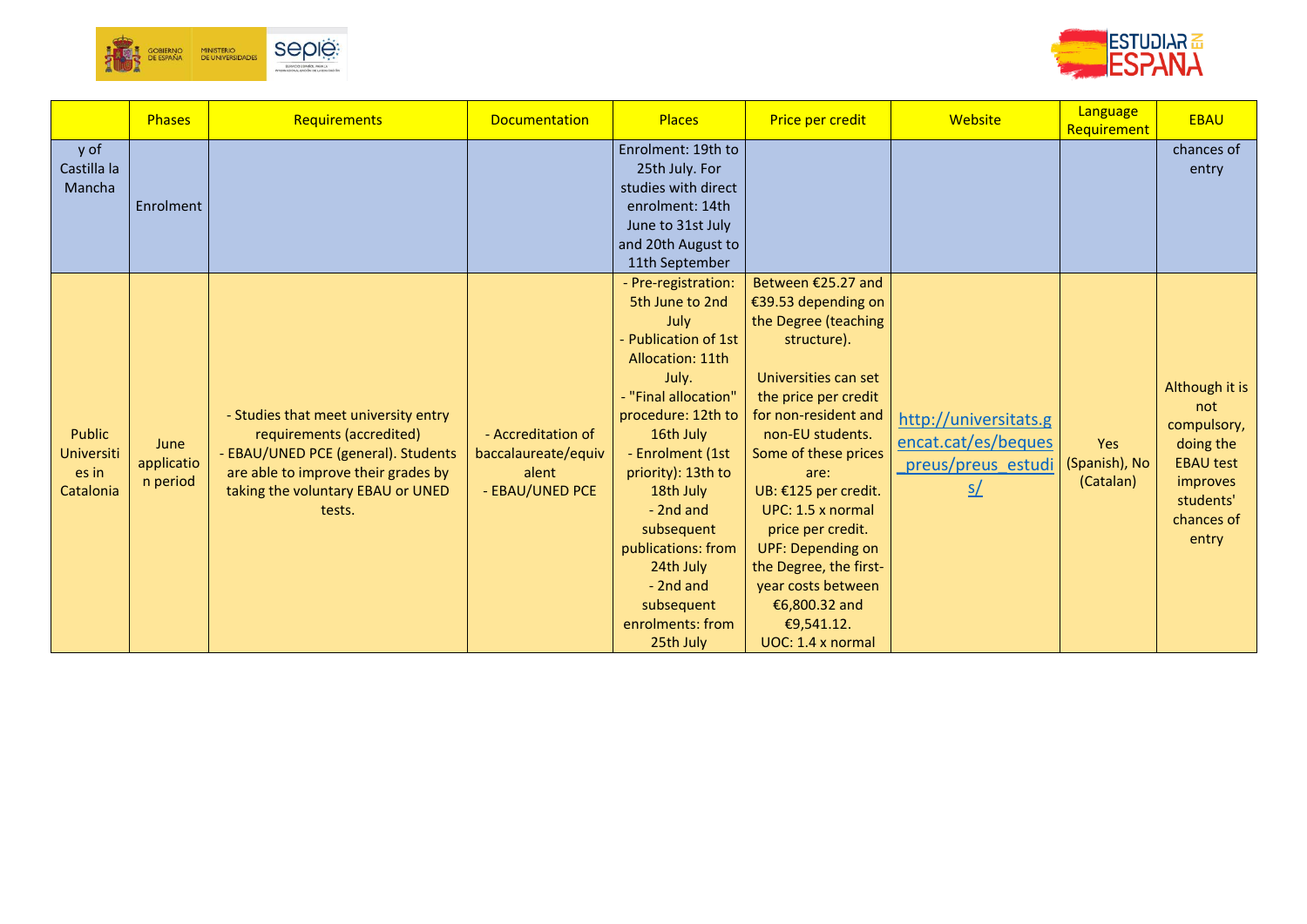



|                                                    | <b>Phases</b>                                                                                                  | Requirements                                               | <b>Documentation</b>                                                    | <b>Places</b>                                                                                                                                                                                                                       | Price per credit                                            | Website                | Language<br>Requirement | <b>EBAU</b>                                                           |
|----------------------------------------------------|----------------------------------------------------------------------------------------------------------------|------------------------------------------------------------|-------------------------------------------------------------------------|-------------------------------------------------------------------------------------------------------------------------------------------------------------------------------------------------------------------------------------|-------------------------------------------------------------|------------------------|-------------------------|-----------------------------------------------------------------------|
|                                                    | Septembe<br>applicatio<br>n period                                                                             |                                                            |                                                                         | September:<br>- Pre-registration:<br>from 19th to 20th<br>September,<br>- Publication of<br>allocated places:<br>26th September.<br>- Enrolment: 27th<br>September<br>Publication of 1st<br>re-allocated<br>places: 2nd<br>October. | price per credit                                            |                        |                         |                                                                       |
| Universida<br>d de<br>Extremad<br>ura,<br>Autonomo | Ordinary<br>phase:<br>with<br>EBAU/UNE<br>D-PCE                                                                | EBAU or equivalent UNED                                    | EBAU/UNED<br>certificate                                                | Pre-registration<br>(June), applications<br>(15th June to 3rd<br>July), Enrolment<br>(12th to 16th July),<br>subsequent<br>allocations from<br>18th July to 6th<br>September                                                        | Between €10.31 and<br>€18.51, depending<br>on the number of | https://www.unex.es/pr | <b>No</b>               | Although it is<br>not<br>compulsory,<br>doing the<br><b>EBAU test</b> |
| <b>us</b><br>Communit<br>y of<br>Extremad<br>ura   | Extraordin<br>ary phase:<br>Accredited<br>qualificati<br>on<br>equivalent<br>to the<br><b>Bachillerat</b><br>0 | Accredited qualification equivalent to<br>the Bachillerato | Accredited<br>qualification<br>equivalent to the<br><b>Bachillerato</b> | Pre-registration<br>(July), applications<br>(20th to 26th July),<br>Enrolment (4th<br>and 5th<br>September),<br>subsequent<br>allocations up to<br>17th September                                                                   | classroom<br>experiments<br>included                        | eins                   |                         | improves<br>students'<br>chances of<br>entry                          |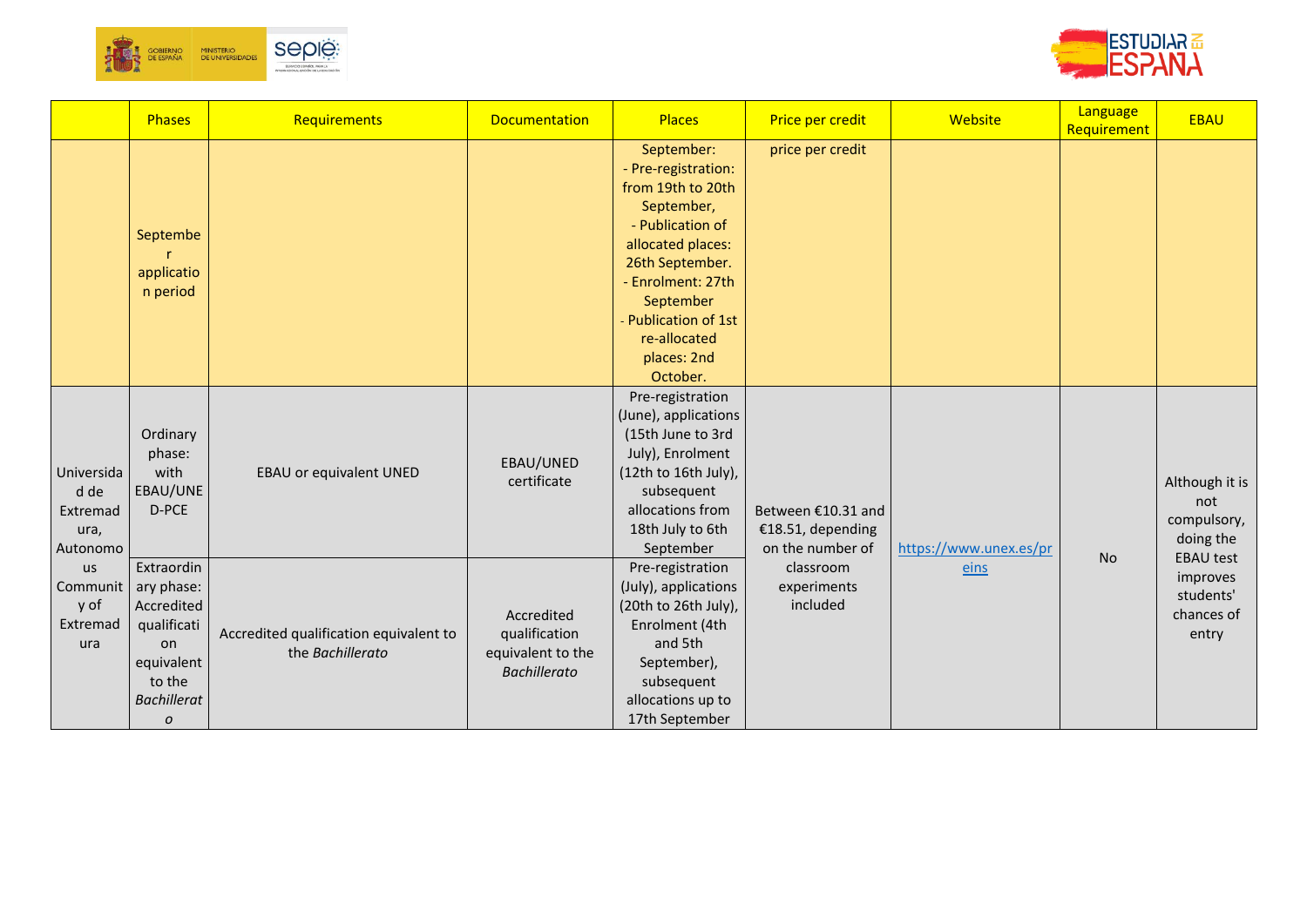



|                                                                        | Phases                                                | Requirements                                                                                                                | <b>Documentation</b>                                                                                                                                                        | <b>Places</b>                                                                                                                                                                                                                                                                                                        | Price per credit                                                                                                                             | Website                                  | Language<br>Requirement                    | <b>EBAU</b>                                                                                  |                       |
|------------------------------------------------------------------------|-------------------------------------------------------|-----------------------------------------------------------------------------------------------------------------------------|-----------------------------------------------------------------------------------------------------------------------------------------------------------------------------|----------------------------------------------------------------------------------------------------------------------------------------------------------------------------------------------------------------------------------------------------------------------------------------------------------------------|----------------------------------------------------------------------------------------------------------------------------------------------|------------------------------------------|--------------------------------------------|----------------------------------------------------------------------------------------------|-----------------------|
| Public<br>Universiti<br>es in<br>Galicia                               | Pre-<br>registratio<br>$\mathsf{n}$<br>Enrolment      | - Accredited qualification equivalent to<br>the Bachillerato or Vocational Training<br><b>Diploma</b><br>- EBAU (voluntary) | Bachillerato/accredit<br>ed equivalent<br>- EBAU: UNED<br>certificate/Galician<br><b>University System</b><br>(voluntary)                                                   | Early pre-<br>registration: 18th<br>June to 2nd July<br>- Ordinary pre-<br>registration: 24th<br>June to 2nd July<br><b>Extraordinary pre-</b><br>registration: 8th and<br>9th July<br>Special application:<br>9th to 30th July<br>PUBLICATION OF<br><b>WAITING LISTS AND</b><br><b>ENROLMENT: from</b><br>16th July | Between €60.83 and<br>€86.17 for non-EU<br>international<br>students, depending<br>on the number of<br>classroom<br>experiments<br>included  | http://www.ciug.gal/est<br>ranxeiros.php |                                            | <b>No</b>                                                                                    |                       |
|                                                                        | Ordinary<br>applicatio<br>n period<br>(June)          | EBAU/UNEDasiss                                                                                                              | - Spanish<br>ID/residency card<br>- Completed form<br>-EBAU/UNED<br>certificate                                                                                             | With<br>EBAU/UNEDasiss:<br>ordinary<br>application period:<br>Pre-registration<br>(11th June-2nd<br>July), Enrolment<br>(16th-20th July)                                                                                                                                                                             | Between €113.71<br>and €136.44 for non-<br>EU international                                                                                  |                                          |                                            |                                                                                              | Although it is<br>not |
| Public<br><b>Universiti</b><br>es in the<br>Communit<br>y of<br>Madrid | Extraordin<br>ary<br>applicatio<br>n period<br>(July) | - Accredited qualification equivalent to<br>the Bachillerato<br>- EBAU/UNEDasiss (voluntary, will be<br>given priority)     | - Spanish<br>ID/residency card<br>- Completed form<br>- Accredited<br>qualification<br>equivalent to the<br><b>Bachillerato</b><br>-EBAU/UNED<br>certificate<br>(voluntary) | Without<br>EBAU/UNEDasiss:<br>extraordinary<br>application period:<br>- Pre-registration<br>(20th - 27th July),<br>Lists: 6th<br>September.<br>Enrolment (6th to<br>10th September)                                                                                                                                  | students, depending<br>on the number of<br>classroom<br>experiments<br>included, without<br>prejudice to the<br>principle of<br>reciprocity. | www.emes.es                              | There are no<br>linguistic<br>requirements | compulsory,<br>doing the<br><b>EBAU test</b><br>improves<br>students'<br>chances of<br>entry |                       |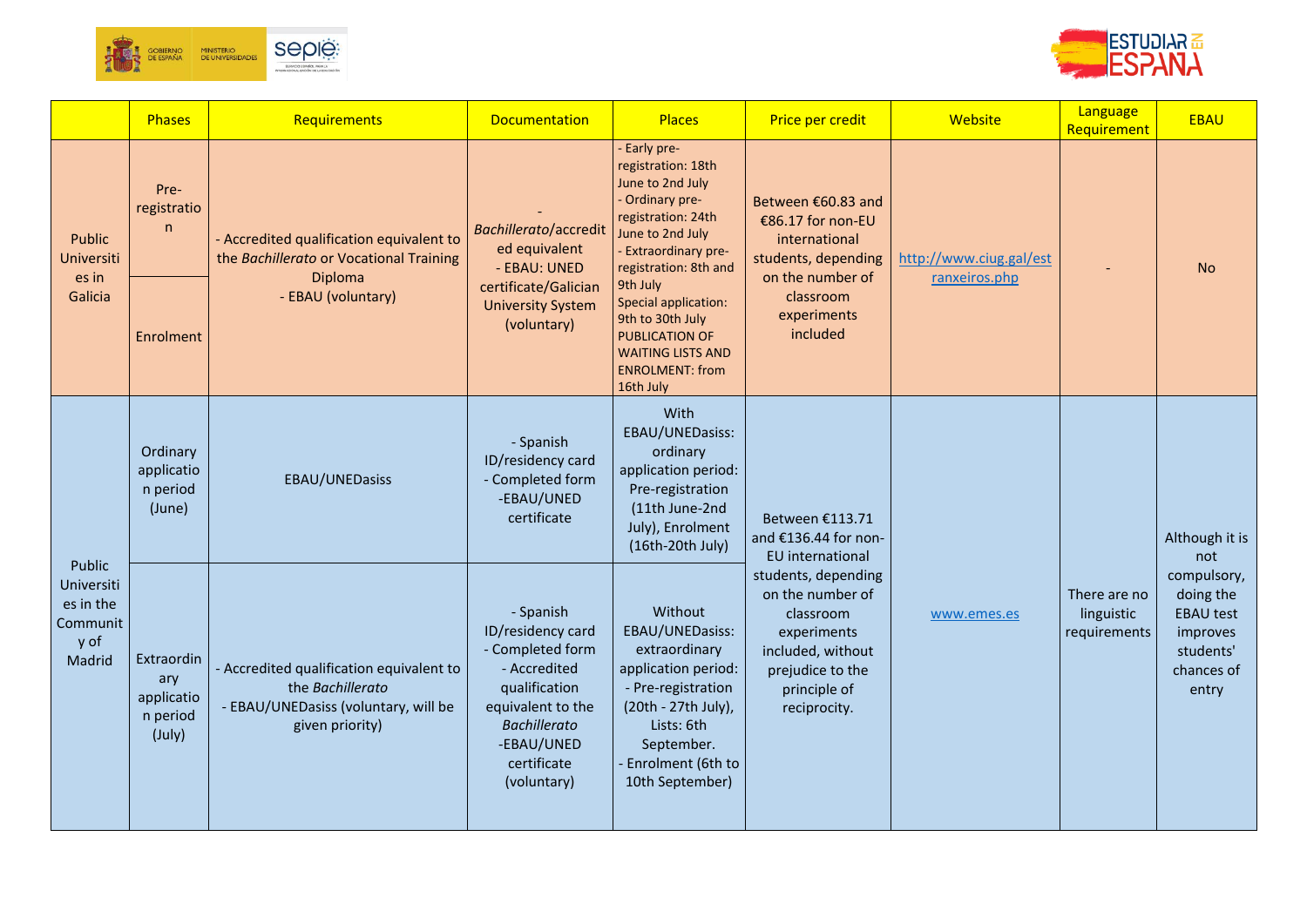



|                                                          | <b>Phases</b>                        | Requirements                                                                                                                                                                                                                 | <b>Documentation</b>                                                                                   | <b>Places</b>                                                                                                                                                                                                                                                                                                                                                                                                                                                         | Price per credit                                                                                                                                                                                | Website                                                                                                                                     | Language<br>Requirement                                                         | <b>EBAU</b>                                                                       |
|----------------------------------------------------------|--------------------------------------|------------------------------------------------------------------------------------------------------------------------------------------------------------------------------------------------------------------------------|--------------------------------------------------------------------------------------------------------|-----------------------------------------------------------------------------------------------------------------------------------------------------------------------------------------------------------------------------------------------------------------------------------------------------------------------------------------------------------------------------------------------------------------------------------------------------------------------|-------------------------------------------------------------------------------------------------------------------------------------------------------------------------------------------------|---------------------------------------------------------------------------------------------------------------------------------------------|---------------------------------------------------------------------------------|-----------------------------------------------------------------------------------|
| Public<br>Universiti<br>es in the<br>Region of<br>Murcia | June<br>Phase<br>Septembe<br>r Phase | <b>Students from NON-EU countries</b><br>without an international agreement,<br>students with a qualification<br>equivalent to the Bachillerato from<br>their home country, who do not meet<br>University entry requirements | - Accredited<br>qualification<br>equivalent to the<br><b>Bachillerato</b><br>- UNED-PCE<br>certificate | June Phase:<br>Application: 21st<br>June - 4th July<br>Publication of 1st<br>list: 11th July<br>Enrolment: 11th -<br>16th July<br><b>Publication of 2nd</b><br>and subsequent<br>lists: from 19th<br>July<br>Subsequent<br>enrolments from<br>20th July<br>September Phase:<br>Application: 21st -<br>28th September<br>2018<br>Publication of<br>single list: 4th<br>October<br>Appeals: from 5th<br>October<br><b>Results</b><br>management: 10th<br>- 22nd October | Between €14.38 and<br>€16.78, depending<br>on the number of<br>classroom<br>experiments<br>included. For non-EU<br>students, public fees<br>may be up to 100%<br>of the cost of tuition<br>fees | https://www.um.es/web<br>$/$ vic-<br>estudios/contenido/acce<br>so/extranjero#acceso                                                        | There are no<br>linguistic<br>requirements                                      | Obligatory<br><b>UNED-PCE</b>                                                     |
| Universida<br>d Pública<br>de<br><b>Navarra</b>          | Phase 1<br>(ordinary)                | Students with the EvAU or equivalent                                                                                                                                                                                         | <b>EBAU Certificate</b>                                                                                | - Pre-registration:<br>15th - 22nd June<br>- 1st admission list:<br>5th July<br>Enrolment: 17th -<br>19th July                                                                                                                                                                                                                                                                                                                                                        | Between €16.25 and<br>€23.05, depending<br>on the number of<br>classroom<br>experiments<br>included. The price                                                                                  | http://www.unavarra.es<br>/estudios/acceso-y-<br>matricula/grados/acceso<br>-estudiantes-<br>extranjeros/comenzar-<br>estudios?submenu=yes# | There are no<br>language<br>requirement<br>s apart from<br>those<br>required to | Although it is<br>not<br>compulsory,<br>doing the<br><b>EBAU test</b><br>improves |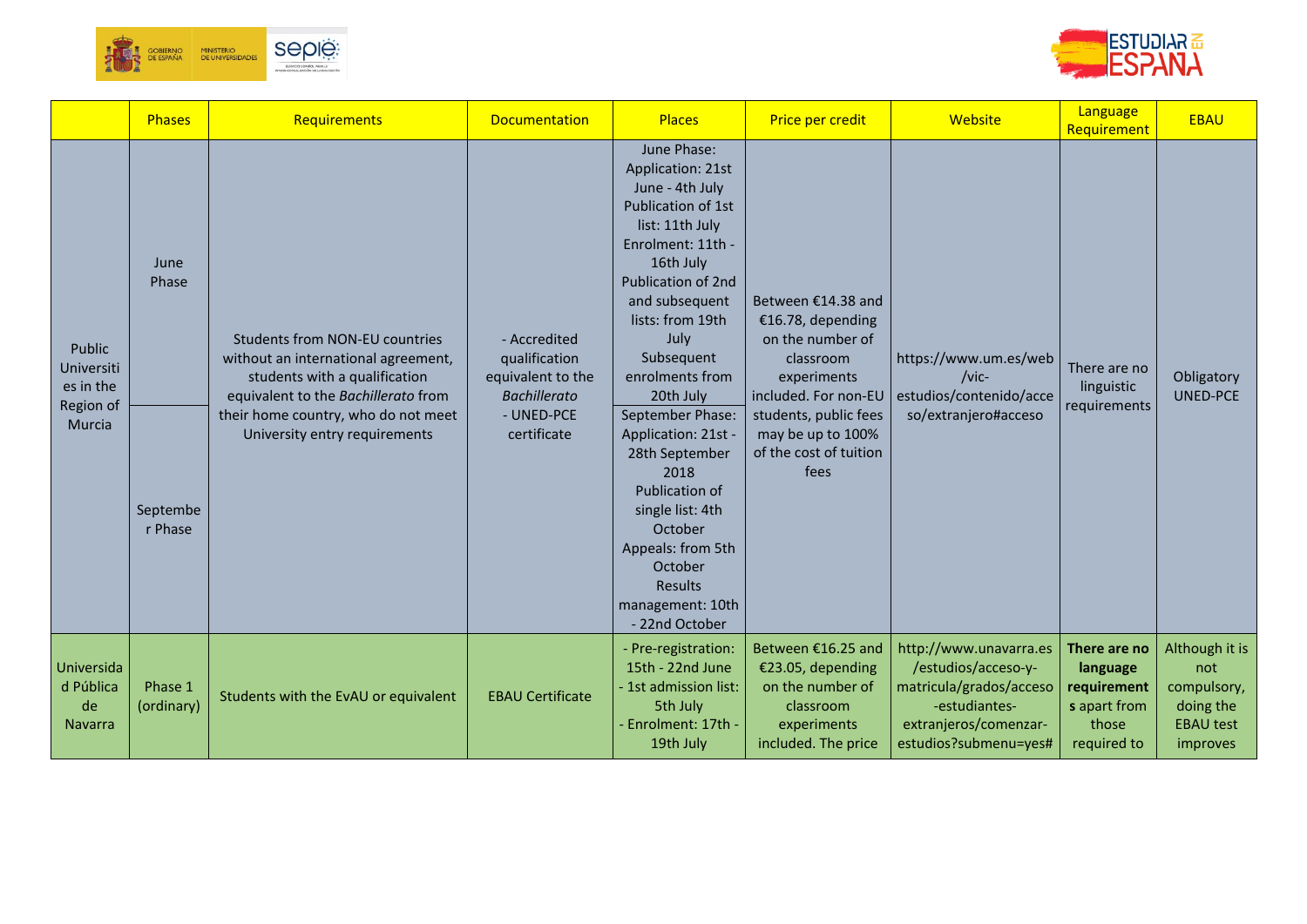



|                                                                                                                   | Phases                                                                               | Requirements                 | Documentation                                                                                                | <b>Places</b>                                                                                                                                                                                                                                                                                                                                 | Price per credit                                                                                                                 | Website                                       | Language<br>Requirement             | <b>EBAU</b>                                                                                                           |
|-------------------------------------------------------------------------------------------------------------------|--------------------------------------------------------------------------------------|------------------------------|--------------------------------------------------------------------------------------------------------------|-----------------------------------------------------------------------------------------------------------------------------------------------------------------------------------------------------------------------------------------------------------------------------------------------------------------------------------------------|----------------------------------------------------------------------------------------------------------------------------------|-----------------------------------------------|-------------------------------------|-----------------------------------------------------------------------------------------------------------------------|
|                                                                                                                   | Phase 2<br>(extraordi<br>nary)                                                       | <b>Students without EBAU</b> | Certificate<br>accrediting<br>qualification as<br>equivalent to the<br>Bachillerato.                         | - Pre-registration:<br>20th - 23rd July<br>- 2nd admission<br>list: 23rd July 2018<br>- Enrolment: 25<br>July<br>- Subsequent<br>admission lists<br>from 30 July<br>- Subsequent<br>enrolments from<br>31 July                                                                                                                                | per credit for non-EU<br>students may be<br>increased to up to<br>100% of the cost of<br>tuition fees for their<br>chosen course | ancla1                                        | study<br>international<br>programs. | students'<br>chances of<br>entry                                                                                      |
| Universida<br>d del País<br>Vasco-<br>Euskal<br>Herriko<br><b>Unibertsit</b><br>atea,<br><b>Basque</b><br>country | Ordinary<br>and<br>extraordin<br>ary<br>applicatio<br>n period<br>(overall<br>quota) | <b>Students with EBAU</b>    | - UNED accreditation<br>of a qualification<br>equivalent to the<br><b>Bachillerato</b><br>- EBAU Certificate | Pre-registration:<br>15th June to 2nd<br>July.<br>First phase<br>(ordinary):<br>Subsequent<br>admission<br>publications from<br>15 July<br>Subsequent<br>enrolments from<br>16 July<br>Second phase<br>(extraordinary):<br>Subsequent<br>admission<br>publications from<br>31 July<br>Subsequent<br>enrolments on 1st<br>and 2nd<br>September | Between €14.08 and<br>€19.84, depending<br>on the number of<br>classroom<br>experiments<br>included                              | https://www.ehu.eus/es<br>/web/sarrera-acceso | No specific<br>requirements         | Although it is<br>not<br>compulsory,<br>doing the<br><b>EBAU test</b><br>improves<br>students'<br>chances of<br>entry |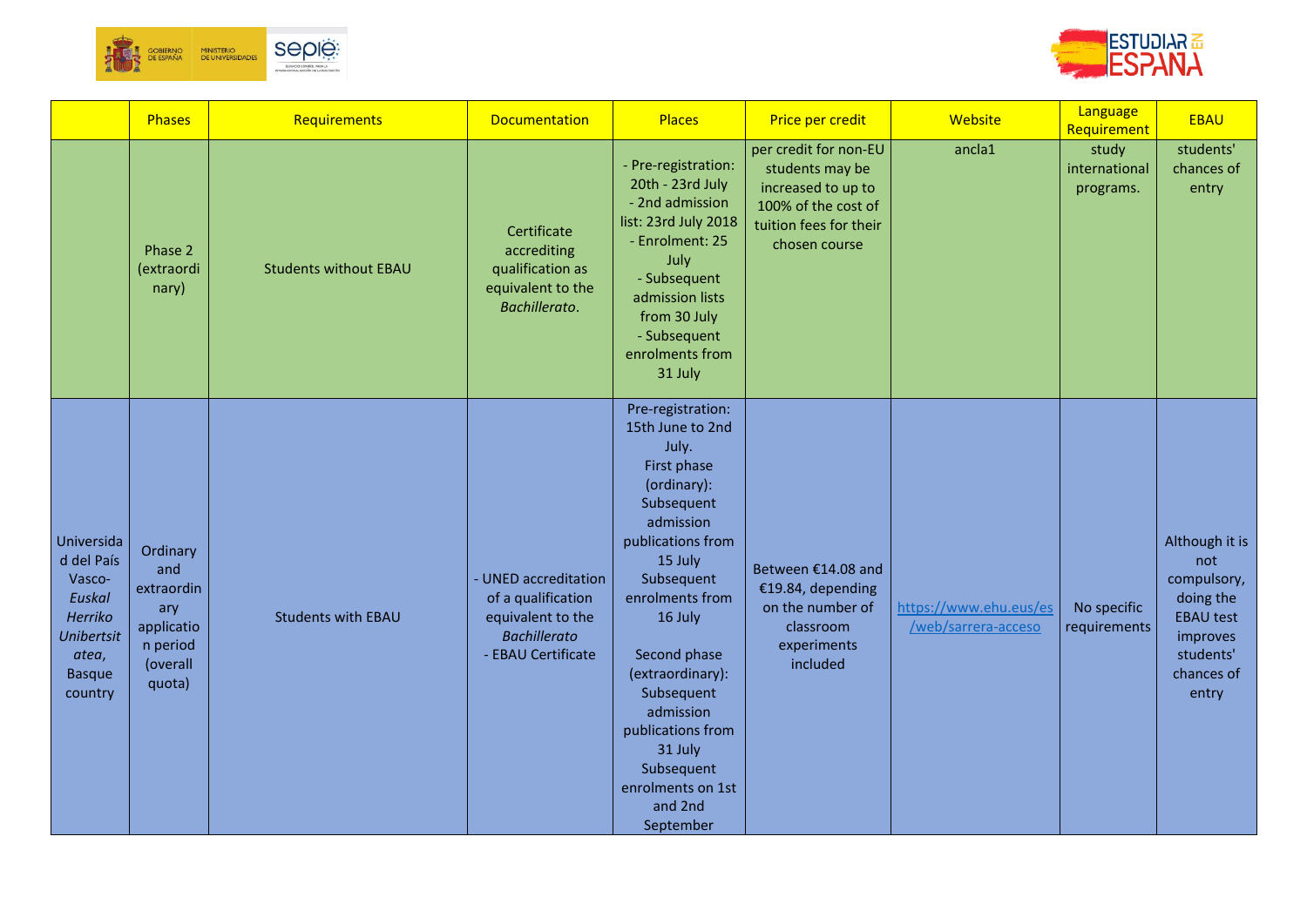



|                  | <b>Phases</b>            | Requirements                 | <b>Documentation</b>                                                                                                            | <b>Places</b>                                                                                                                                                                   | Price per credit                                                   | Website                                                                  | Language<br>Requirement                       | <b>EBAU</b>                                                                   |
|------------------|--------------------------|------------------------------|---------------------------------------------------------------------------------------------------------------------------------|---------------------------------------------------------------------------------------------------------------------------------------------------------------------------------|--------------------------------------------------------------------|--------------------------------------------------------------------------|-----------------------------------------------|-------------------------------------------------------------------------------|
|                  | Leftover<br>places       | <b>Students without EBAU</b> | <b>UNED</b> accreditation<br>of qualification<br>equivalent to the<br><b>Bachillerato</b>                                       | Only in degrees<br>with leftover<br>places after<br>ordinary and<br>extraordinary<br>application period<br>(from 14th<br>September)                                             |                                                                    |                                                                          |                                               |                                                                               |
| Universida       | Ordinary<br>period       | <b>With EBAU/UNEDasiss</b>   | - Certificate<br>recognising<br>qualification as<br>equivalent to the<br><b>Bachillerato</b><br>- EBAU/UNEDasiss<br>certificate | - Applications:<br>19th June - 2nd<br>July<br>- Subsequent final<br>lists from 12th July<br>- Subsequent<br>enrolments from<br>13th July                                        | The price per credit<br>will be between<br>€48.64 and €78.35,      | https://www.larioja.org/<br>universidad/es/pruebas-                      | <b>B1 Spanish</b><br>for students             | Although it is<br>not<br>compulsory,                                          |
| d de la<br>Rioja | Extraordin<br>ary period | <b>Without EBAU</b>          | Certificate<br>recognising<br>qualification as<br>equivalent to the<br><b>Bachillerato</b>                                      | - Extraordinary<br>period: 16th - 30th<br>July (last in the<br>admission rounds)<br>- Exceptional<br>period: 11th - 28th<br>September (only if<br>there are places<br>leftover) | depending on the<br>number of classroom<br>experiments<br>included | vias-acceso-<br>universidad/vias-<br>acceso/extranjeros-<br>comunitarios | from non-<br>Spanish<br>speaking<br>countries | doing the<br><b>EBAU test</b><br>improves<br>students'<br>chances of<br>entry |